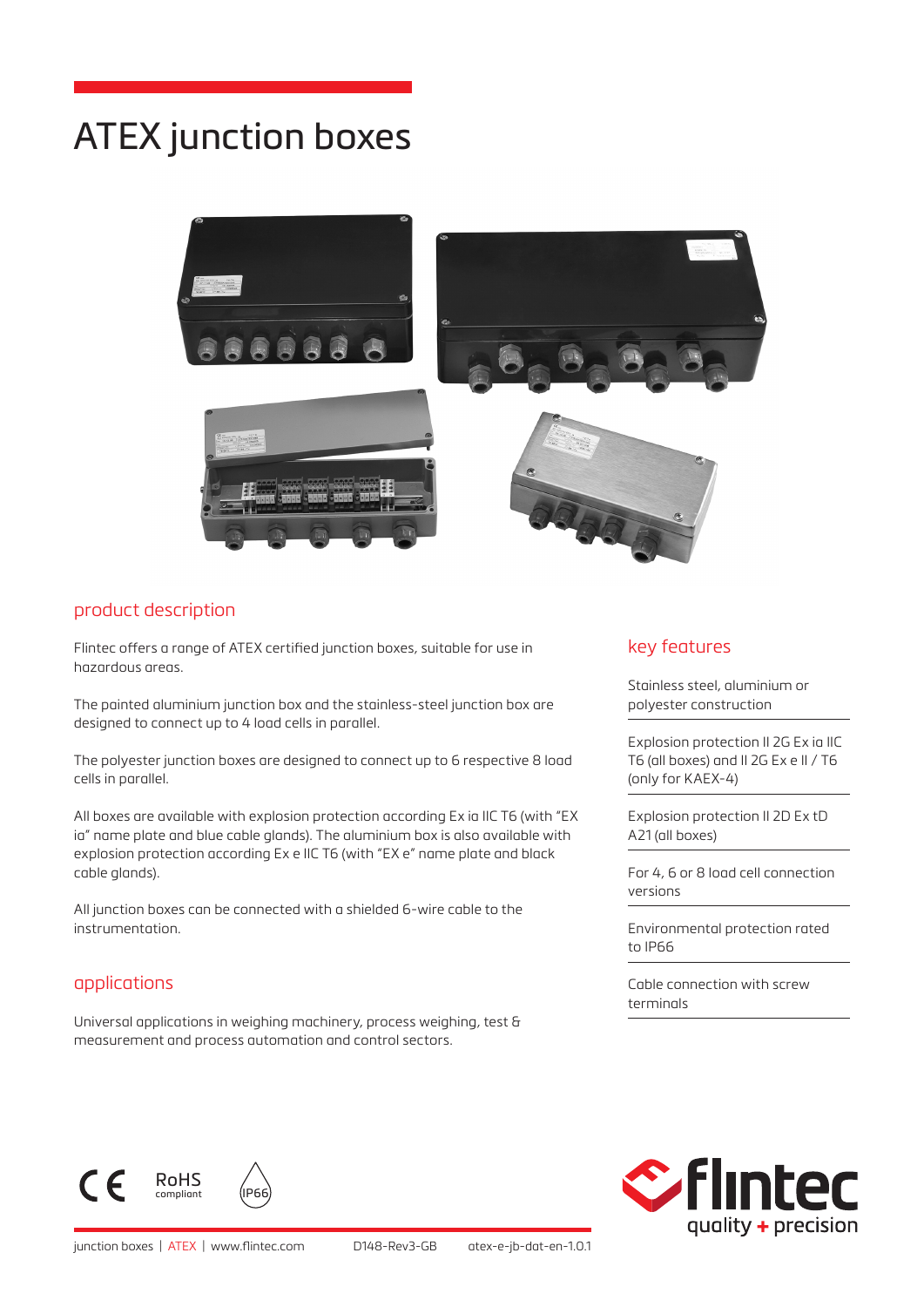# EEX Junction boxes (ATEX)

| Type   | Housing               | Inputs       | Outputs    | Sizes (mm)                 | Designation                                 |
|--------|-----------------------|--------------|------------|----------------------------|---------------------------------------------|
| KAEX-4 | Aluminium, IP66       | 4x M16x1.5   | 1x M20x1.5 | 80 x 250 x 52              | $\parallel$ 2G Ex e $\parallel$ / T6        |
|        |                       |              |            |                            | II 2G Ex ia IIC T6<br>and $II$ 2D Ex tD A21 |
| KEEX-4 | Stainless steel, IP66 |              |            | $100 \times 200 \times 63$ |                                             |
| KPEX-6 | Polyester, IP66       | 6x M16x1.5   |            | 160 x 260 x 90             |                                             |
| KPEX-8 |                       | 8x M20 x 1.5 |            | 160 x 360 x 90             |                                             |

Cable gland M16x1.5 for cable diameter 5...9 mm Cable gland M20x1.5 for cable diameter 9...13 mm

## KAEX-4 product dimensions (mm)